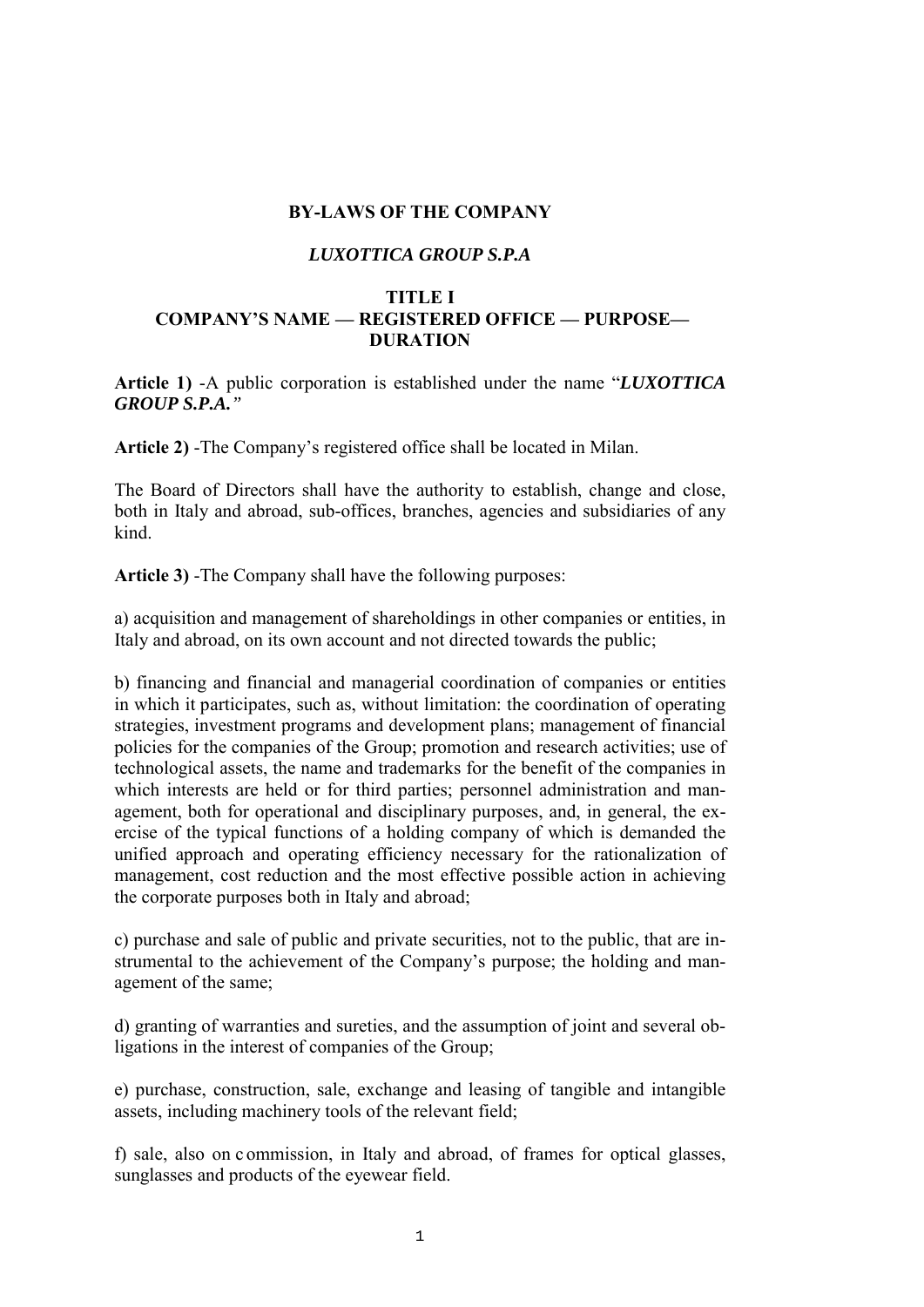The Company may also perform any other industrial, commercial or financial transaction, not directed towards the public in general, concerning movables or immovables, in favor and in the interest of the Companies of the Group.

**Article 4)** -The duration of the Company is established up to and including December 31, 2050.

# **TITLE II STOCK CAPITAL**

**Article 5) -**The capital stock amounts to EURO 29,110,981.98 (twentyninemillion onehundredtenthousand nine hundred eightyone point ninetyeight) and is divided into 485,183,033, common shares stock of nominal value, EURO 0.06 (zero point zero six euro) each.

The meeting of stockholders held on June 14, 2006, r esolved to further increase the capital stock, in one or more installments, until June 30, 2021, up t o a maximum of EURO 1,200,000 through the issuance of new common stock to be offered for subscription exclusively to employees of the Company and/or of its subsidiaries. At the expiration date, the capital stock will be considered increased by an amount equal to the capital subscription obtained.

Pursuant to the above-mentioned increase in capital, a total amount of 15,949,500 of stock have been subscribed.

The Company may issue convertible and non-convertible bonds.

**Article 6)** -The stock is freely transferable.

**Article 7)** -The payment of the stock not fully paid-up will be called up by the Board of Directors according to the terms and conditions it shall deem appropriate.

### **TITLE III MEETING OF STOCKHOLDERS**

**Article 8)**-The duly constituted meeting of stockholders represents all the stockholders and its resolutions, adopted according to the law and to the present By-Laws, and binds all stockholders, albeit absent or dissenting.

**Article 9)** -Each share is entitled to the right to one vote.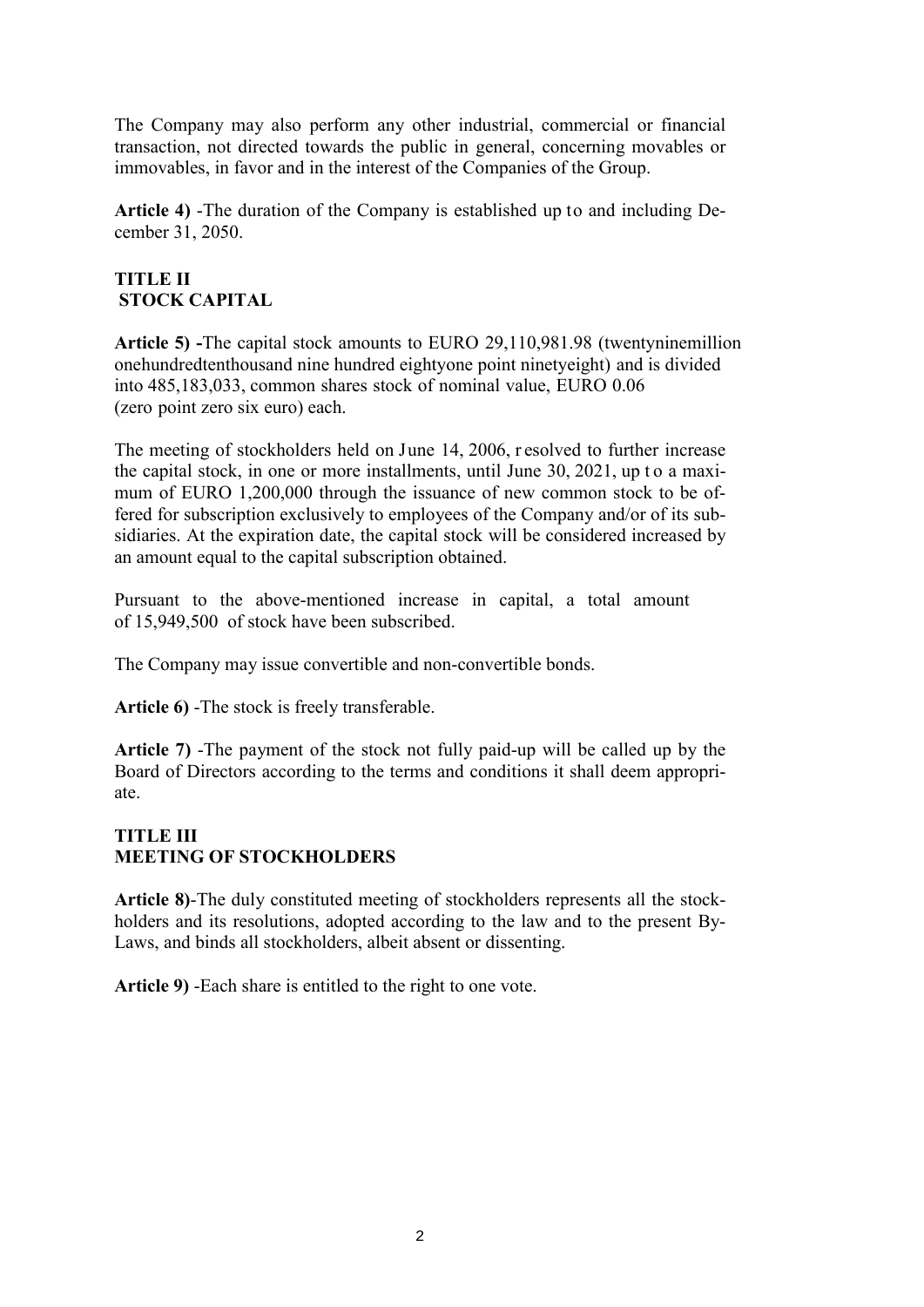**Article 10)** -The meeting of stockholders is ordinary or extraordinary according to the law. It can be called in Italy, or in any member state of the European Union or in the United States of America.

The meeting of stockholders for approval of the financial statements shall be convened in accordance with Italian law in force from time to time.

**Article 11)** -The meeting of stockholders shall be called by the Board of Directors, by written notice, stating the date, time and place of such meeting as well as the agenda for such meeting and the other information required by the laws and regulations in force from time to time.

Such written notice shall be published as required by law on the Company's website, and in accordance with the other requirements imposed by the laws and regulations in force from time to time.

Should the laws and regulations in force from time to time require the publication of the notice in a daily newspaper, such notice may be published in one or more of the following: "Il Sole 24 Ore", "Il Corriere della Sera", "la Repubblica."

**Article 12)** —Those with respect to whom the Company receives notices from the intermediaries adopting the centralized financial instruments management system according to the laws and regulations in force from time to time shall be entitled to attend a meeting of stockholders and to exercise the voting rights related to such stockholdings.

Each party entitled to attend a meeting of stockholders may authorize another person to act for him by a proxy in accordance in accordance with applicable Law. The electronic notice of the proxy can be given  $-$  in compliance with what is laid down in the call notice — either by using a specific section of the Company's website, or — if contemplated in the call notice — by sending the document to the certified electronic mail address of the Company.

The Chairman of a meeting of stockholders, who may avail himself of ad hoc assistants, shall verify that such meeting is duly convened, check the identity and right of participation of the attendees, run the course of such meeting and attest to the results of the voting.

**Article 13)** -The meeting of stockholders shall be presided over by the Chairman of the Board of Directors or by one of the Managing Directors or, in their absence, by a person appointed by a vote of the majority of those in attendance.

The meeting of stockholders shall appoint a Secretary, who is not required to be a stockholder himself. The Secretary's assistance is not required when a Notary is designated to draft the minutes of the meeting.

Unless otherwise provided for by mandatory rules, all resolutions shall be approved by open vote.

**Article 14)** -The validity of the meetings and of the related resolutions is governed by the applicable laws.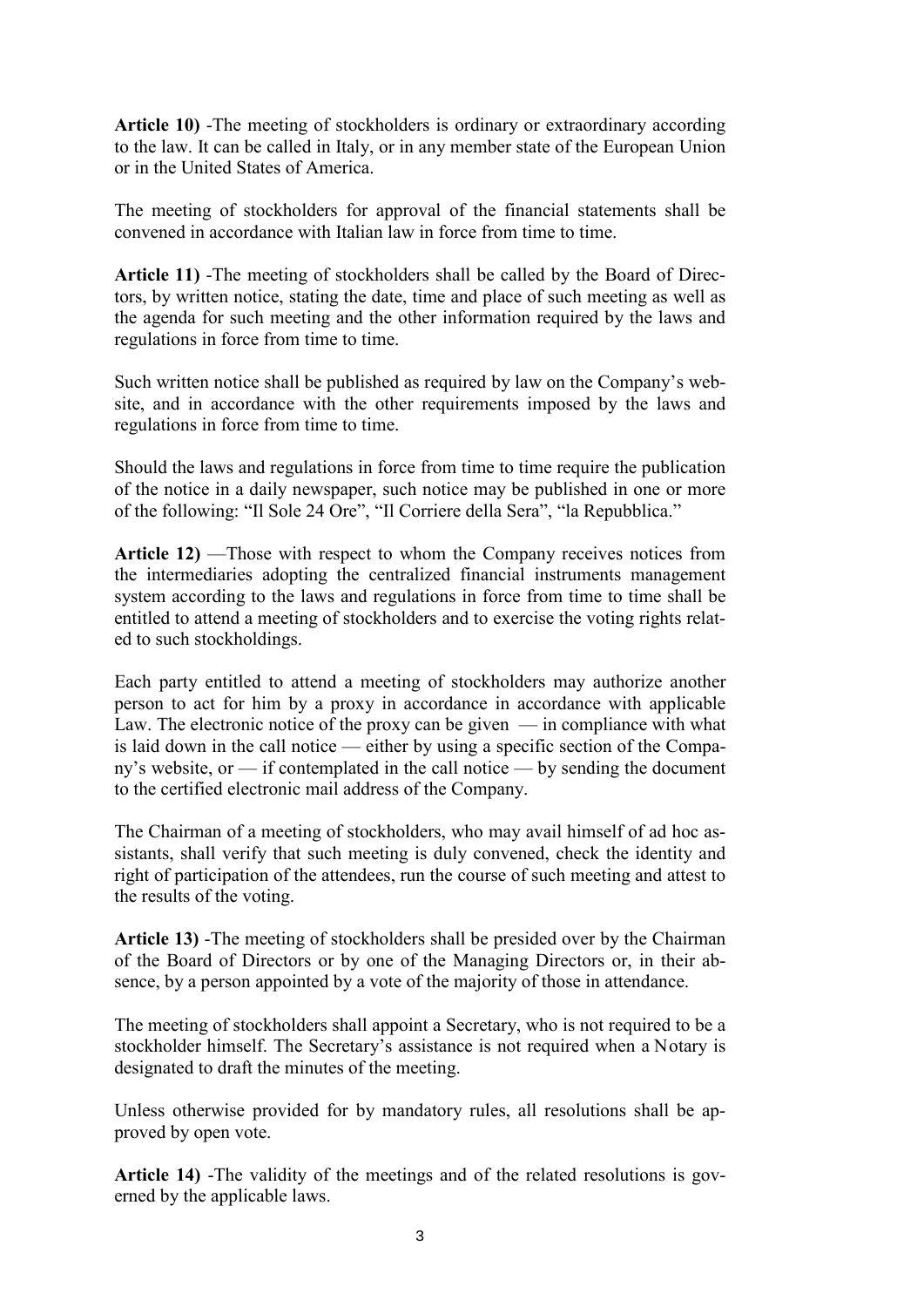**Article 15)** -Provided what is set forth in Article 12 of these By-Laws, any stock owned by directors attending a meeting of stockholders or by stockholders who for any reason will abstain from voting, shall be taken into account in calculating the stock capital required for the validity of the resolutions, save what it is set forth in Article 2368 c.c. last paragraph.

**Article 16)** -The resolutions of a meeting of stockholders will be transcribed in minutes, drawn up according to the law and recorded in the minute book.

The minutes shall be signed by the Chairman and the Secretary. The minutes of extraordinary meetings of stockholders shall be drawn up by a Notary.

### **TITLE IV MANAGEMENT**

**Article 17)** -The Company is governed by a Board of Directors consisting of not less than five and not more than fifteen members, appointed after the exact number has been determined by the meeting of stockholders.

Pursuant to article 147-ter, subparagraph 4, l egislative degree no. 58/ 1998, at least one director, or in the event the Board is composed of more than 7 members, then at least two directors, must fulfill the necessary requirements to be considered "independent" (hereinafter "Independent Director in accordance with article 147 ter").

Directors are appointed by the meeting of stockholders pursuant to lists submitted by the stockholders, which shall set forth not more than fifteen candidates, listed in descending numerical order.

Each candidate may not appear on more than one list, or he shall be ineligible.

In case multiple lists are submitted, they shall not be related in any way; even indirectly. Therefore, each stockholder may not submit or contribute to submit, by means of trust or proxy, more than one list.

Moreover, stockholders falling within the following categories may submit or contribute to submitting only one list: a) parties to a stockholders' agreement relating to the Company's shares; b) a person or a company and its controlled companies; c) jointly controlled companies; d) a company and its directors or chief executive officers.

In case a stockholder violates these rules, such stockholder's vote, with respect to any of the submitted lists, will not be taken into account.

A list for the appointment of directors can be presented only by those stockholders who, at the time of the presentation of the list, hold an interest at least equal to that determined by Consob, pursuant to article 147 ter subparagraph 1 legislative decree 58/98.

The lists, signed by the stockholders submitting them, together with the professional CVs of the candidates, as well as the statements by the candidates accept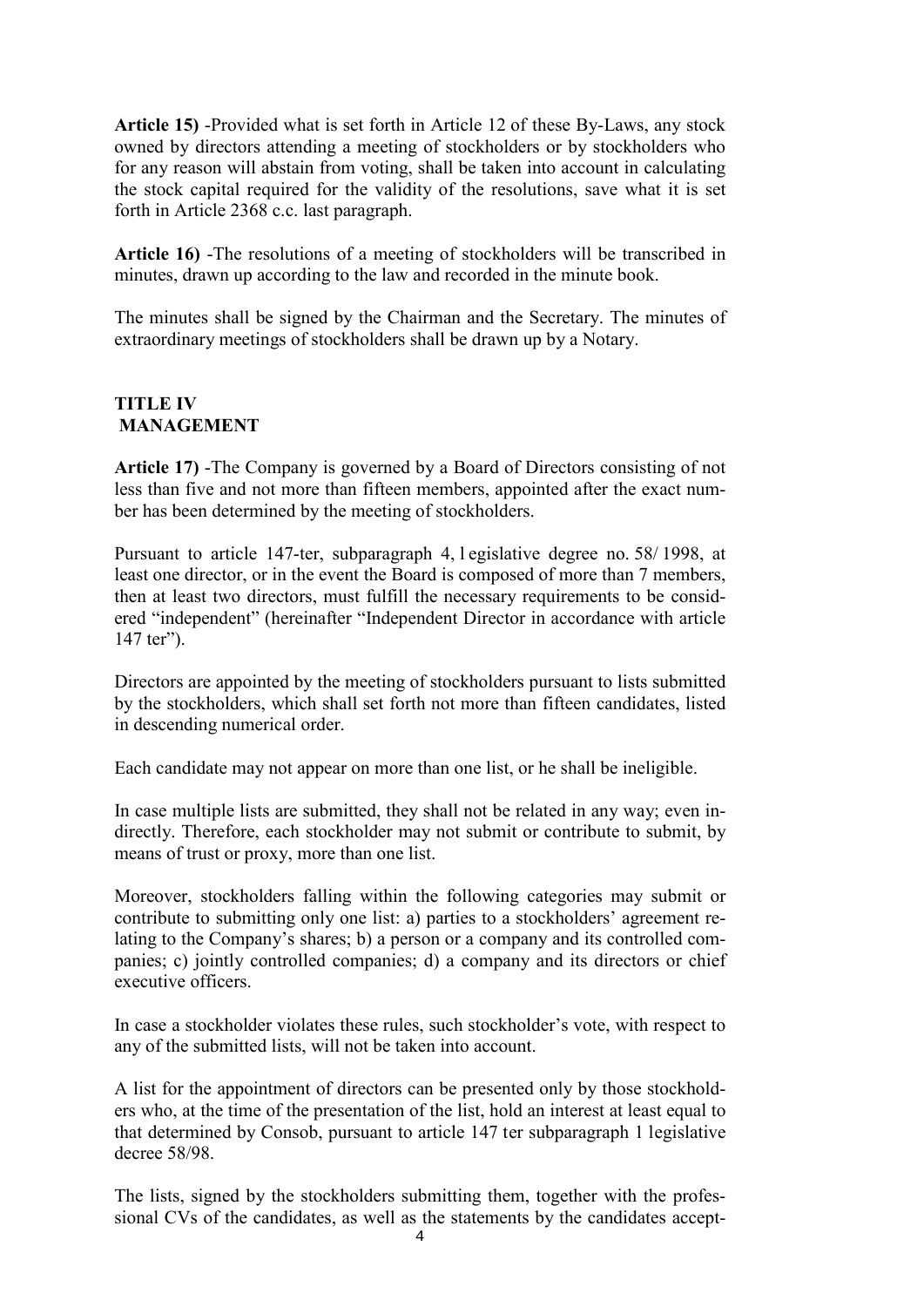ing their office, confirming the nonexistence of causes for their ineligibility or of any incompatibilities under the law, and confirming the fulfillment of any requirements set forth in such list, shall be filed at the registered office of the Company at least twenty-five days prior to the meeting of stockholders on first call.

The Company shall make available to the public the lists and their annexes at its registered office, on its website, and in any other manners provided for by Consob, at least twenty-one days prior to the date of the meeting of stockholders on first call.

Whether the minimum required stock interest is held — which is required for submitting such lists — is determined with reference to the shares of stock that are ascertained as registered, in favor of the stockholders who submitted the list, on the day the list is filed with the Company, with reference to the stock capital subscribed on the same date. The relevant certification can be also produced to the Company after the list filing, provided that this occurs within the time period required for the publication of the lists by the Company.

Each list shall contain and expressly name at least one Independent Director in accordance with article 147ter within the first seven candidates named in the list but if the list is composed of more than seven candidates, such list shall contain and expressly name a second Independent Director in accordance with article 147ter.

If appropriate, each list may also expressly name directors having the requirements of independence as provided for by the codes of conduct drawn up b y companies managing regulated markets or industry associations.

If the binding criteria for gender allocation is applicable, each list containing at least three candidates must include the number of candidates of the lessrepresented gender that is equal to at least the minimum required by applicable regulations in force from time to time.

At the end of the voting, the candidates from the two lists that have obtained the highest number of votes will be elected, according to the following criteria:

(a) all members of the Board, up to the number of members of the Board previously determined by the meeting of stockholders less one, will be elected from the list which obtains the most votes (hereinafter, "Majority List") .

Such candidates will be appointed in the numerical order they appear on the list.

(b) One director shall be the candidate listed first on the list which has obtained the second highest number of votes and which is not connected, even indirectly, with the stockholders who have presented or voted for the Majority List according to the applicable provisions (hereinafter, "Minority List"). However, if, for a board composed of no more than seven members, an Independent Director in accordance with article 147 ter is not elected from the Majority List or, in the event the board is composed of more than seven members, only one Independent Director in accordance with article 147 ter has been appointed, then the first Independent Director in accordance with article 147 ter indicated in the Minority List shall be elected instead of the first candidate indicated in the Minority List.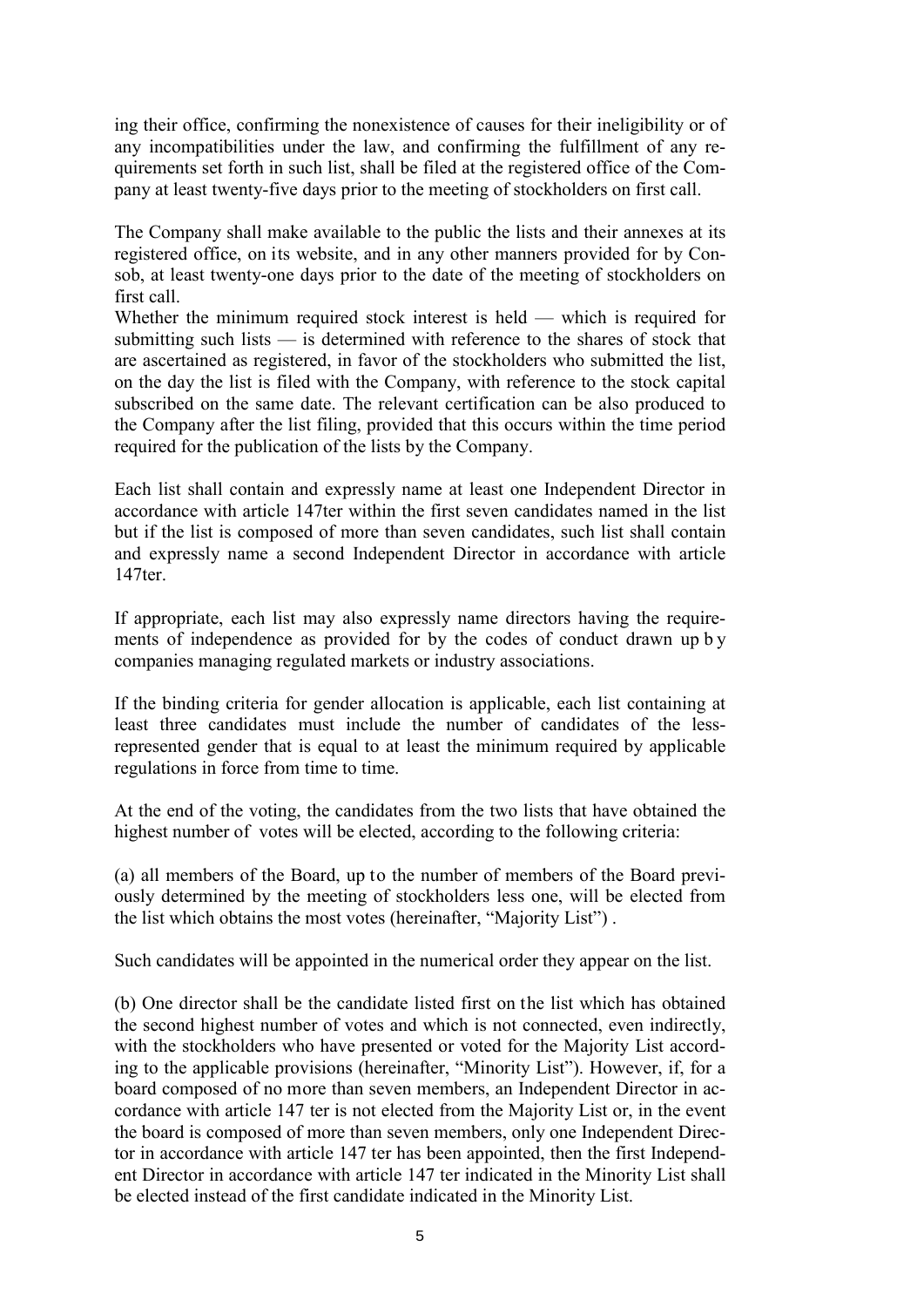The lists which have not reached a percentage of votes at least equal to half of that requested for the presentation of the same shall not be considered.

The first candidate listed on the Majority List will be appointed as Chairman of the Board of Directors.

In the event of a tie with respect to the top two lists, the meeting of stockholders will proceed to take a new vote on only the top two lists.

If the Board of Directors thus formed does not contain the minimum number of members of the less-represented gender, as required by the rules in force from time to time, the last candidate elected from the majority list will be replaced by the first unelected candidate from the same list belonging to the less-represented gender, in order starting from the bottom of the majority list. If the minimum required number of members of the less-represented gender is not reached, then board members will be appointed at the meeting of stockholders with the majorities required by law, replacing candidates from the majority list belonging to the over-represented gender, starting from the last elected candidate and working up the list.

If only one list was submitted, the meeting of stockholders will cast its votes on it and, if the list gets a simple majority, the candidates listed in descending numerical order will be elected as directors, until the requisite number, as determined by the meeting of stockholders, is reached, subject to the obligation of the stockholders' meeting to appoint a minimum number of Independent Directors in accordance with article 147 ter and without prejudice to the obligation to comply with the gender-balance regulations in force from time to time. If the minimum required number of members of the less-represented gender is not reached, then board members will be appointed at the meeting of stockholders with the majorities required by law, replacing candidates from the single list belonging to the over-represented gender, starting from the last elected candidate and working up the same list.

The candidate listed the first on the Majority List will be elected as Chairman of the Board of Directors.

If there are no lists, the Board of Directors will be appointed by the meeting of stockholders with such majorities as required by law, with the obligation on the part of the stockholders, to appoint a number of directors belonging to the lessrepresented gender that is no less than the minimum established by the regulations then in effect.

The Independent Directors in accordance with article 147 ter, indicated as such at the time of their appointment, shall inform the Company in the event that they no longer satisfy the independence and integrity requirements, or should unexpected occurrences result in ineligibility or incompatibility.

Should one or more directors leave office for any reason, they will be freely replaced according to the provisions of article 18 below, subject to the obligation to maintain a minimum number of Independent Directors ex article 147 ter as provided by law as well as the obligation to maintain the balance between genders based on the regulations then in effect.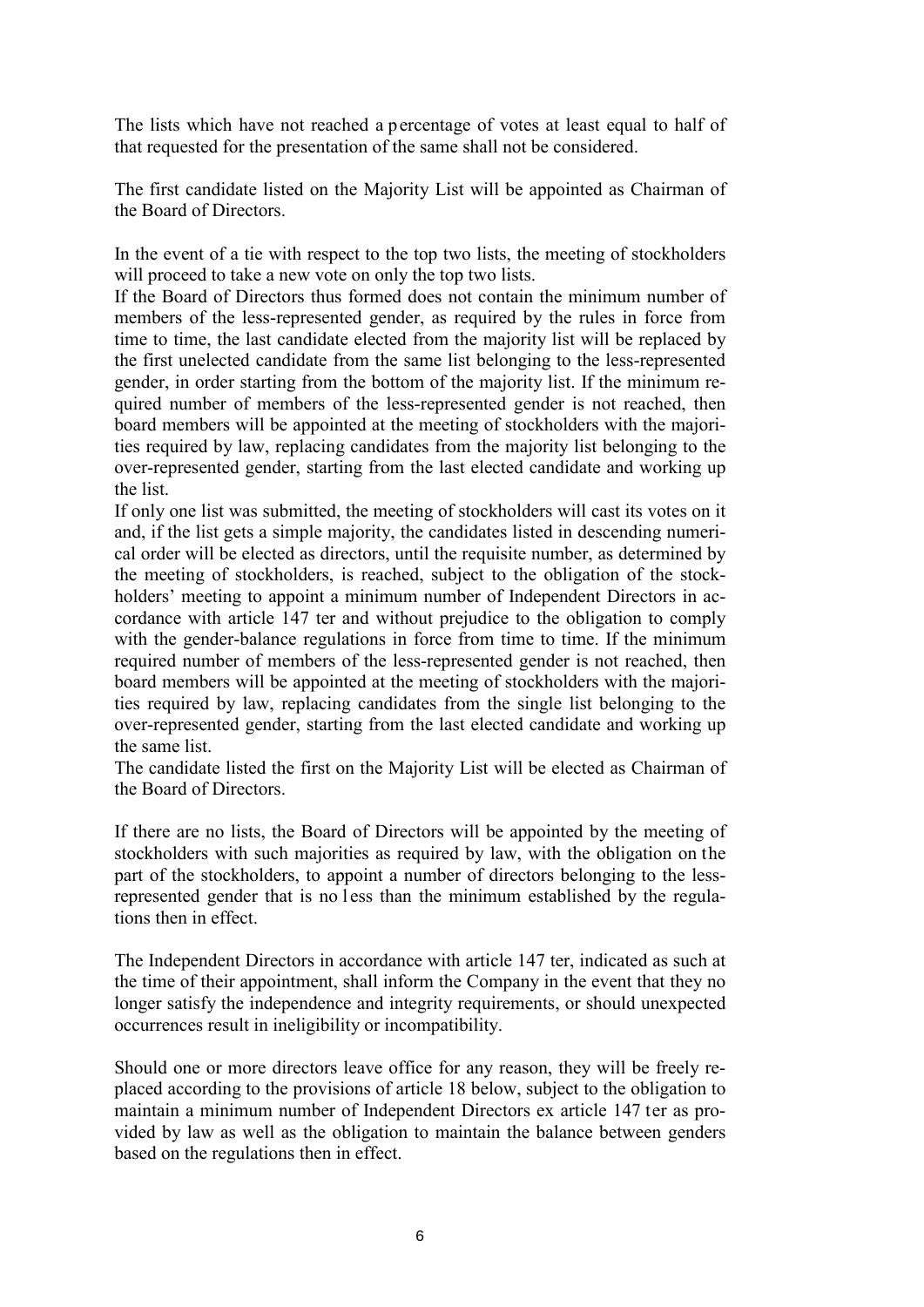**Article 18)** -Directors shall serve for a period of maximum three years, according to the resolutions of the Stockholder's Meeting, and their terms shall expire on the date of the meeting of stockholders called for the approval of the balance sheet related to the last year of their term, and they can be re-elected at such time.

Whenever there is a vacancy among the Board of Directors during the fiscal year, the other directors shall provide for their substitutions by resolution approved by the Board of Statutory Auditors, provided that the majority is composed of directors appointed by the meeting of stockholders.

Directors so appointed will hold office until the following meeting of stockholders, which will be called to reappoint them, to supplement the Board by appointing other directors or to reduce the number of directors.

Directors appointed by the meeting of stockholders will hold office until the end of the term of office of the directors who were in office when they were appointed.

Should the majority of directors appointed by the meeting of stockholders leave office, the entire Board of Directors terminates its duty; the directors still in office shall timely call a meeting to appoint the new Board of Directors.

**Article 19)** -If the stockholders' meeting did not appoint the Chairman in compliance with article 17 above, the Board of Directors shall appoint a Chairman from among its members and, if it deems it convenient, it will also appoint one or more Deputy Chairmen.

The Board of Directors may also appoint and determine the powers of one or more Managing Directors.

The Board may delegate some of its functions to an Executive Committee. The Executive Committee is composed of a minimum of five and a maximum of seven members of the Board of Directors.

The functions set forth in Articles 2420-ter, 2423, 2443, 2446, 2447, 2501-ter and 2506-bis of the Civil Code, cannot be delegated.

The Company's managing bodies have a duty to timely report to the Board of Directors and the Board of Statutory Auditors, at least quarterly, on the general business trend, the modalities of exercise of the proxies conferred and the most relevant transactions from an economic, financial and balance sheet point of view, made by the Company and its subsidiaries.

The Board of Directors may set up on e or more Committees and give to such Committees those powers as it considers appropriate, not the least in order to implement codes of conduct drawn up by companies managing regulated markets or industry associations.

The Board of Directors may also appoint and determine the duties of a Secretary, who does not need to be a member of the Board of Directors.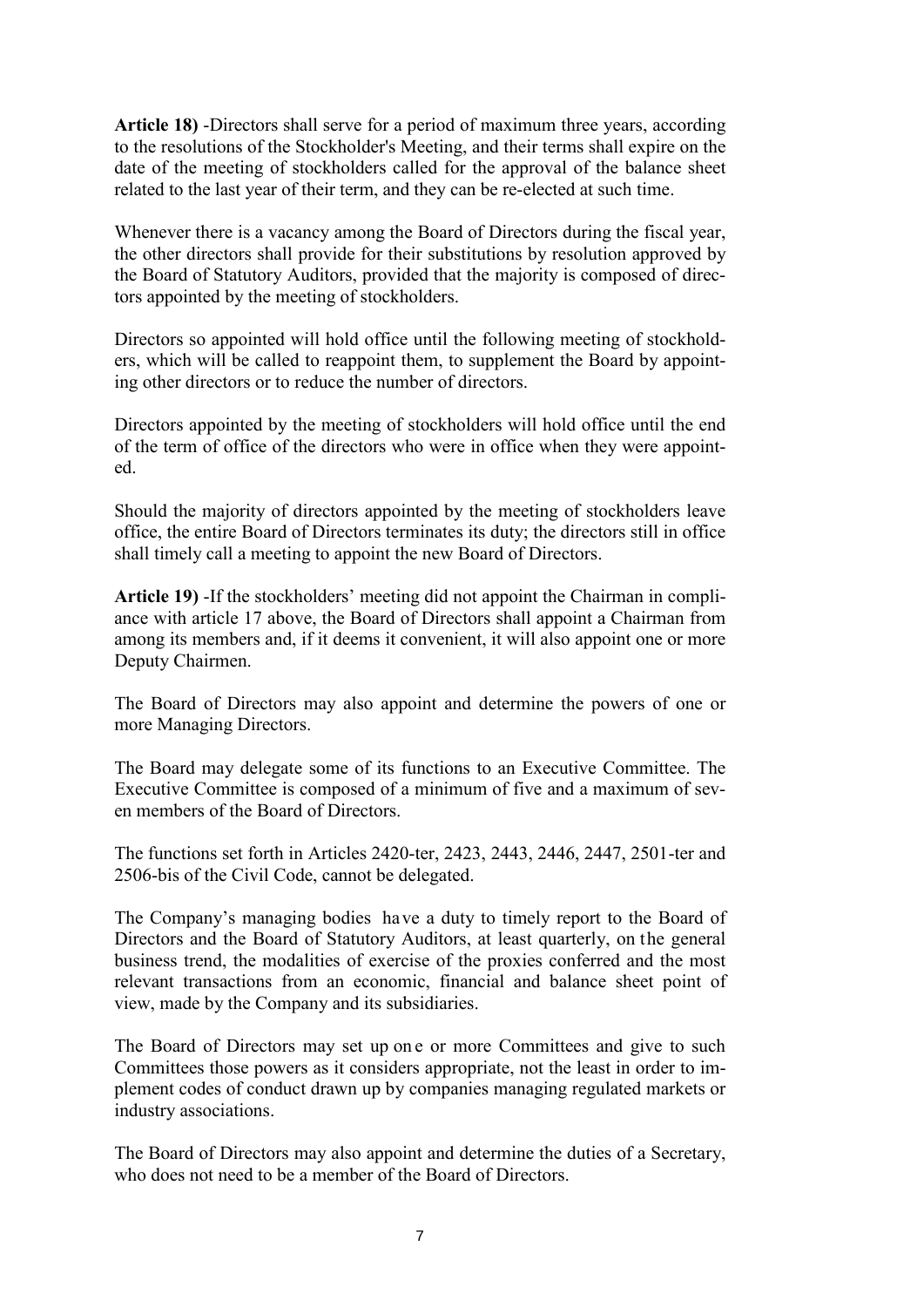Moreover, the Board of Directors will—by such ordinary majorities as provided for by these by-laws—appoint the executive in charge of drawing up corporate accounting records, subject to the mandatory but not binding opinion of the Board of Statutory Auditors, pursuant to art. 154-bis of Legislative Decree No. 58/1998, and will give him/her adequate powers and resources to exercise the duties attributed to him/her by law. The executive in charge of preparation of the corporate and accounting records shall have the following professional qualifications: qualified experience in administration and control, or in the performance of executive or consultancy functions at publicly traded companies and/or at a related group of companies of material size and importance also with reference to the functions of drafting and control of corporate and accounting records

**Article 20)** - A meeting of the Board of Directors may be called by the Chairman or by any Managing Director at any time he or she deems it appropriate or when requested by at least two members of the Board or by one member of the Board of Statutory Auditors. Board meetings shall be held at either the principal place of business of the Company or at any other place determined by the Chairman or by any Managing Director, who shall also establish the agenda of the meeting, oversee the work thereof, and ensure that the directors are adequately informed regarding the items to be discussed at the meeting.

Written notice of each meeting of the Board of Directors shall be given by telex, facsimile, letter, telegram or electronic mail, with return receipt at least three days in advance of the meeting. In the event of urgent circumstances, such term may be reduced to one day.

Regardless of the observance of the foregoing requirements, the Board of Directors shall be deemed duly convened if all directors and Statutory Auditors holding office are present or participate in such meeting by means of video or telephone conference.

**Article 21)** -The Board of Directors, duly convened, is validly constituted with the attendance of the absolute majority of its members holding office.

The Board of Directors is presided over by the Chairman of the Board or, in his absence, by any Managing Director or by a director designated by those in attendance.

The Secretary, if not already appointed by the Board of Directors, will be designated by the Chairman for the sole purposes of the meeting in progress.

The meetings of the Board of Directors may also be held by means of video or telephone conference, so long as all members participating in such meetings are duly identified and can follow the discussions and participate therein. The Board of Directors' meetings will be deemed to be held where the Chairman and the Secretary of the meeting are located, in order to ensure the signing of the minutes and their filing in the minute book.

The person who presides over the Board of Directors meeting oversees the work of the Board of Directors and is responsible for providing the directors with adequate information regarding the items on the agenda and the nature, confidentiality and urgency of the matters.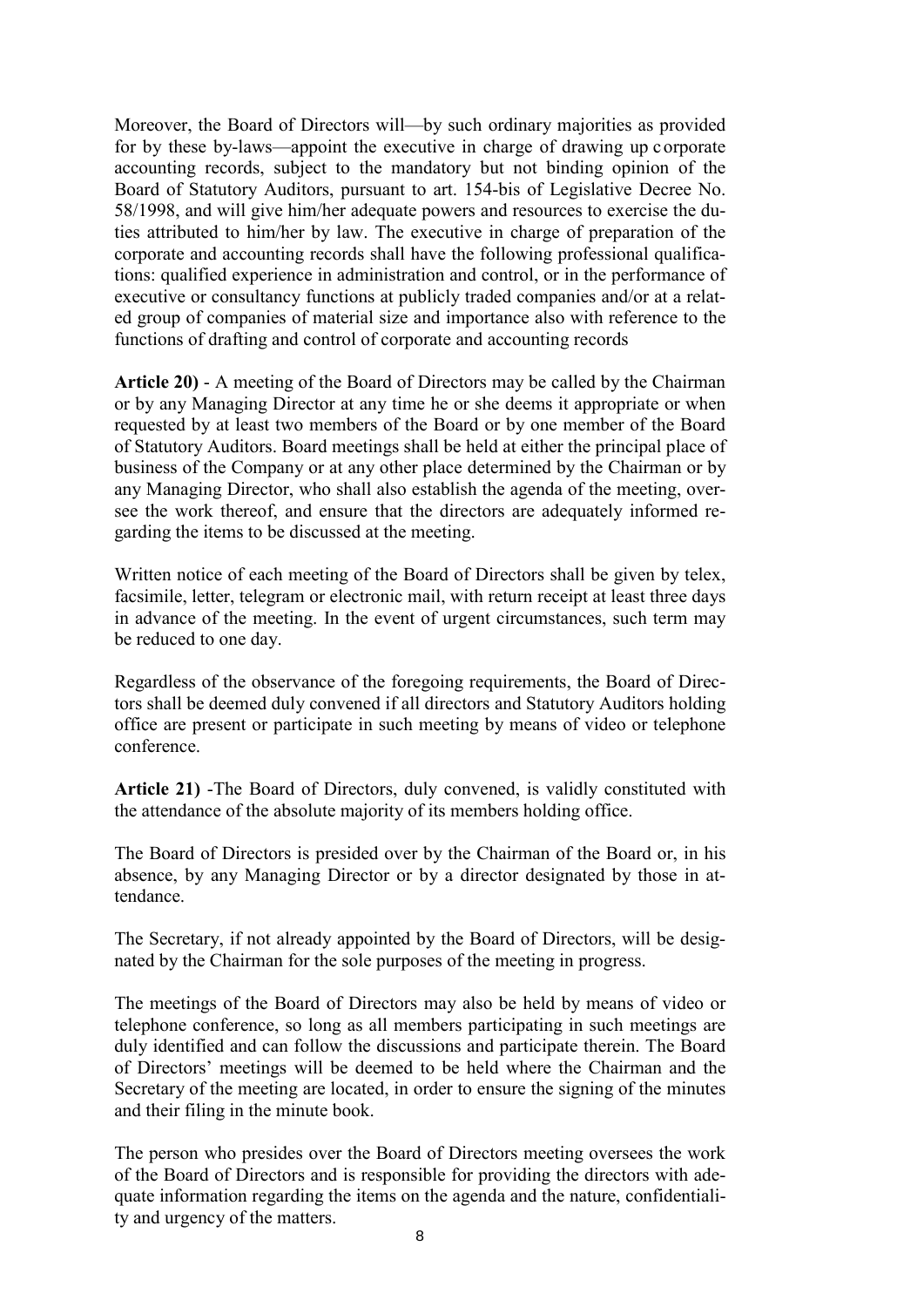**Article 22)** -The Board of Directors validly resolves by the absolute majority of the directors present at the meeting or participating by video or telephone conference. In the event of a tie vote, the vote of the presiding officer shall prevail.

Minutes of the Board meeting will be prepared and kept in the minute book, signed by both the Chairman of the meeting and by the Secretary.

**Article 23)** -The management of the Company is entrusted to the Board of Directors which adopts all resolutions necessary to implement the Company's object, except those resolutions expressly reserved by law to the meeting of stockholders.

Subject to the concurrent competence of the extraordinary meeting of stockholders, the Board of Directors shall also have authority over resolutions in connection with mergers and demergers in accordance with Articles 2505 and 2505 bis and 2506 ter of the Civil Code, the establishment or termination of branches, the determination of which directors shall be entrusted with the power of representing the Company, the reduction of the outstanding capital stock in the event of withdrawal of a stockholder, the amendment of the By-Laws to comply with legal requirements, and the transfer of the principal place of business within the national territory.

In addition, the Board of Directors has authority over the issuance of convertible bonds in accordance with art. 2420 -*ter* of the Civil Code.

The Board of Directors can further appoint, dismiss, and determine the powers of managers and attorneys-in-fact for specific matters or categories of matters.

The Board of Directors shall have exclusive authority with respect to the following matters:

1) defining the general investment and development plans and the goals of the Company and of the Group;

2) determining the budget of the Company;

3) defining the financial programs and approving any indebtedness of the Company exceeding 18 months;

4) approving strategic transactions

The directors shall report to the other directors or to the Board of Statutory Auditors with regard to those transactions involving an interest on their own account or on account of third parties, or influenced by the company who exercises the power of direction and coordination on its subsidiaries.

**Article 24)** -The Company is represented by the Chairman of the Board of Directors to whom authority is granted, by means of free signature, to implement all the Board of Directors' resolutions, unless otherwise provided. The President shall represent the Company before any Court and has the authority to file lawsuits or administrative or judiciary petitions in connection with any jurisdictional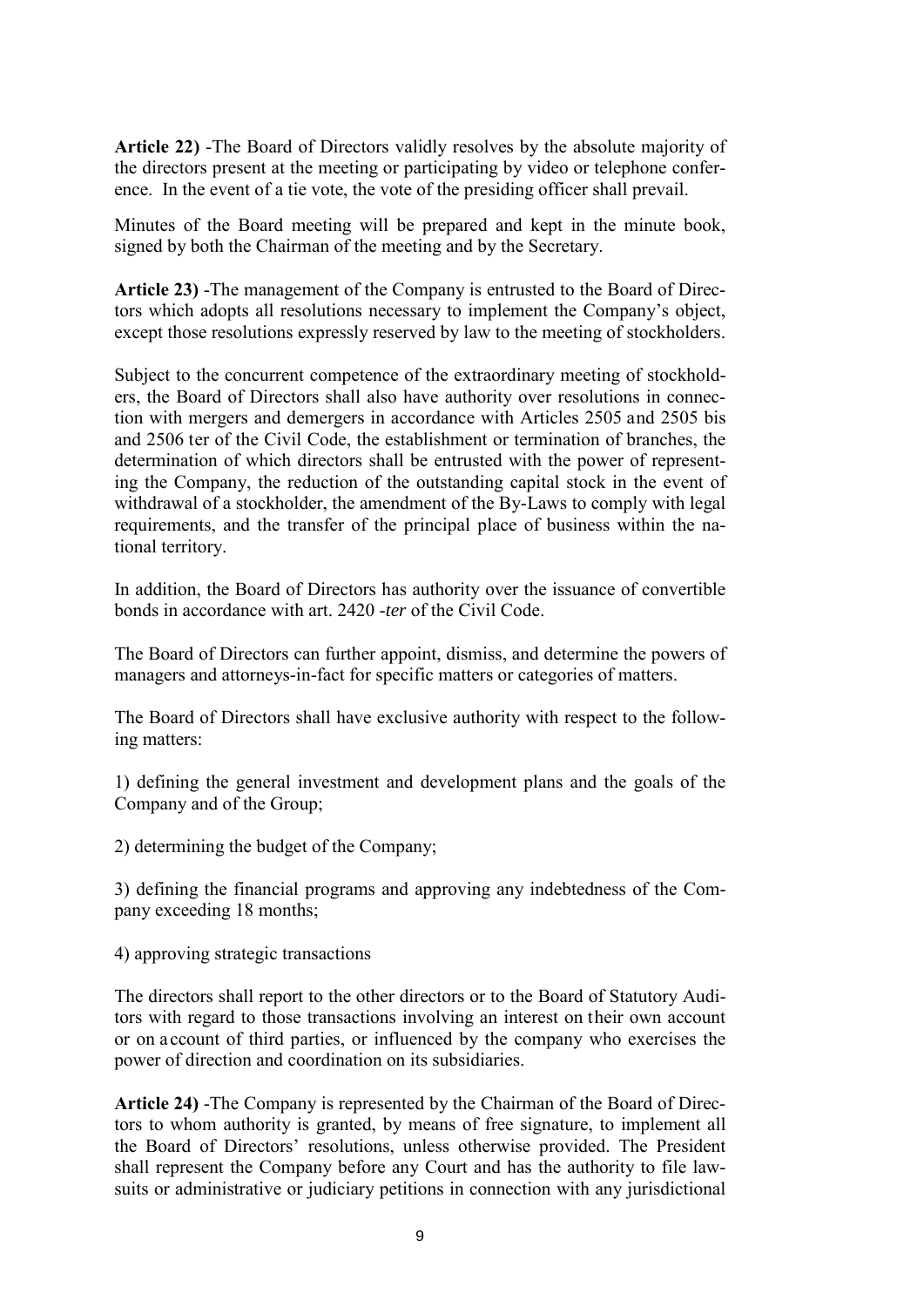degree or phase, including actions for revocation or before the supreme court, and to appoint, for such purposes, counsels.

The Company is further represented by the Managing Directors and the persons appointed by the Board of Directors for specific matters or category of matters, within the limits of the powers entrusted to them.

**Article 25)** -The members of the Board of Directors and of the Executive Committee are entitled to compensation to be determined in the resolution of appointment or by the meeting of the stockholders. The compensation of Directors holding particular offices or members of the committees appointed by the Board of Directors shall be fixed by the Board of Directors upon receiving the advisory opinion of the Board of Statutory Auditors.

The members of the Board of Directors are, in any event, entitled to reimbursement of the expenses incurred by reason of their office.

**Article 26)** -The directors shall not be personally liable for the obligations of the Company and have no other liability except as provided by law.

#### **TITLE V AUDITORS**

**Article 27)**-The Board of Statutory Auditors consists of three regular Auditors and two alternate Auditors appointed by the Stockholders and who may be reelected. The requirements, powers, duties and length of office are those established by law. Auditors shall serve for a period of three fiscal years and their terms shall expire on the date of the meeting of stockholders called for the approval of the balance sheet relating to the third fiscal year following their appointment. The amount of their consideration is determined by the meeting of stockholders.

Statutory Auditors shall have the qualifications provided by law or applicable provisions.

The professional qualifications of the Statutory Auditors, the subjects and the fields of activity strictly concerning the Company activity are those indicated in article 3 above. The limits regarding the plurality of administration and control offices, provided by Consob regulation, shall be applicable to the Statutory Auditors.

Subject to mandatory law or regulation, the Board of Statutory Auditors shall be appointed by the general meeting of stockholders on the basis of lists presented by stockholders pursuant to the procedures indicated hereinafter.

The appointment of one regular statutory Auditor, as Chairman, and of one alternate statutory Auditor shall be reserved for the minority — which is not part, even indirectly, of the relationship to be considered pursuant to article 148, subparagraph 2 of the legislative decree no 58/1998 and the related regulations. The appointment of the statutory Auditors to be appointed by a minority shall occur at the same time as the appointment of the other members of the Board of Statutory Auditors, except in case of replacement of members as indicated below.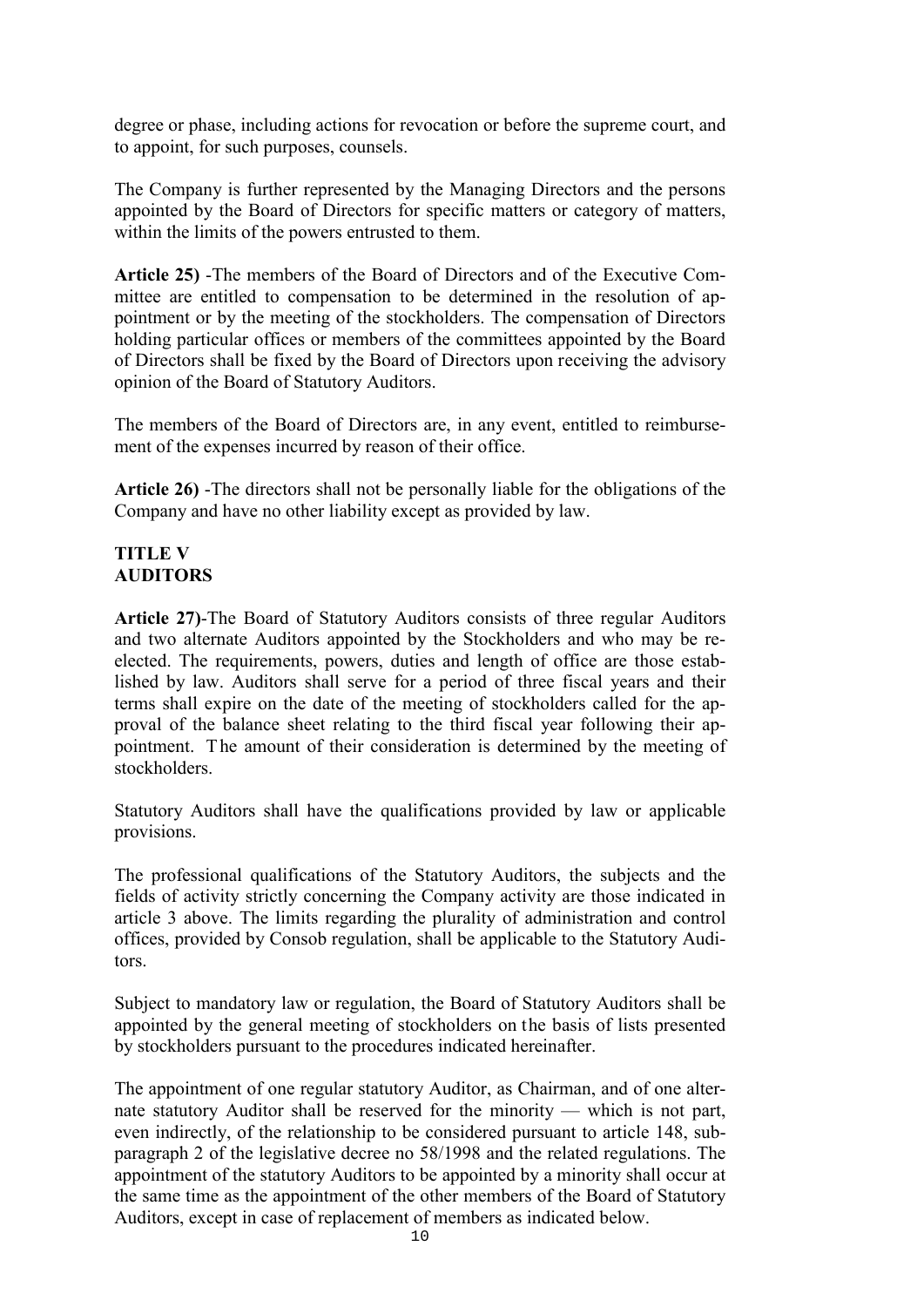A list for the appointment of statutory Auditors can be presented by those stockholders who, alone or jointly with other presenting stockholders, at the time of the presentation of the list, hold a stockholders' interest equal to that determined by Consob pursuant to article 147 ter subparagraph 1 legislative decree 58/98.

The lists shall be filed at the registered office of the Company at least twenty-five days prior to the meeting of stockholders called for the appointment of the Statutory Auditors.

The lists shall indicate the name of one or more candidates to be appointed as regular Auditors and alternate Auditors.

The name of each candidate shall be marked in a descending numerical order in each section (section of regular Auditors and section of alternate Auditors) and the candidates listed shall not be more than the members of the body to be appointed.

If the binding criteria for gender allocation is applicable, each list containing at least three candidates must include the number of candidates of the lessrepresented gender that is equal to at least the minimum required by applicable regulations in force from time to time.

The lists shall further include, even as per attachments:

- (i) information related to the identity of the stockholders who have filed the list, indicating the percentage of their combined shareholding;
- (ii) representations of stockholders different from the ones who hold, separately or jointly, a shareholding interests of control or of simple majority, stating the lack of relationship as per section 144 —quinquies of Regolamento Emittenti
- (iii) exhaustive information on personal and professional qualifications of each candidate as well as a declaration of the candidate confirming the existence of the qualifications provided by law, the acceptance of the office jointly with the administration and control offices held in other companies.

The Company shall make available to the public the lists and their annexes at its registered office, on its website, and in any other manners provided for by Consob, at least twenty-one days prior to the date of the meeting of stockholders on first call.

Whether the minimum required stock interest is held — which is required for submitting the lists — is determined with reference to the shares of stock that are ascertained as registered, in favor of the stockholders who submitted the list, on the day the list is filed with the Company, with reference to the stock capital subscribed on the same date. The relevant certification can be also produced to the Company after the list filing, provided that this occurs within the time period required for the publication of the lists by the Company.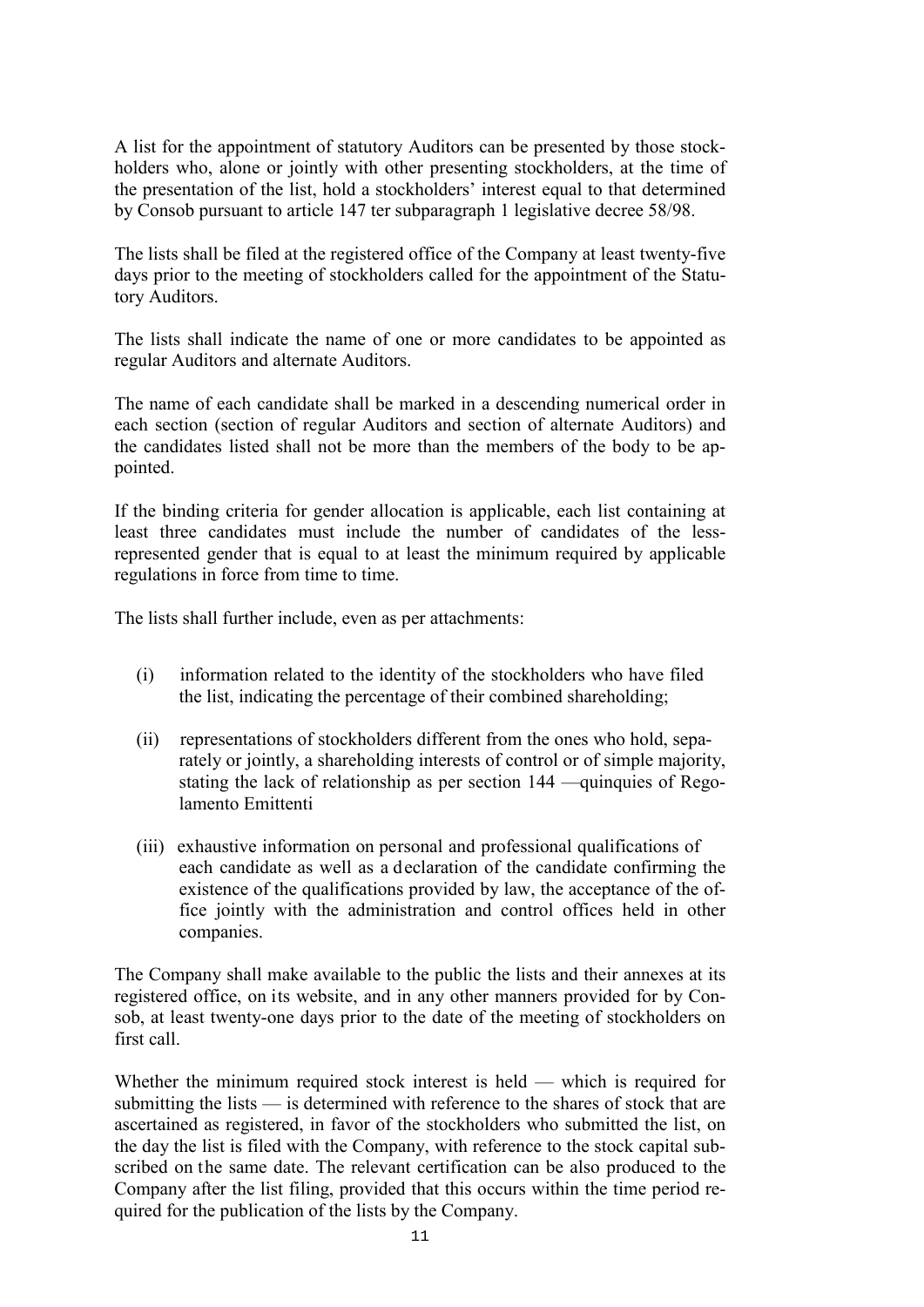In the event that only one list is submitted or only lists by stockholders connected pursuant to applicable law are submitted as of the last day provided for the presentation of such lists it is possible to present list either until the fourth day following such date, or such other time period as may be required pursuant to applicable law in force from time to time. In such case the above thresholds, provided for the presentation of the lists, shall be reduced by half.

A stockholder cannot submit and vote more than one list, even if through third parties or by means of trust companies. Stockholders belonging to the same group and stockholders signing a stockholders' agreement regarding the shares of the listed company shall not present or vote more than one list even if through third parties or by means of trust companies. Each candidate shall be present in only one list, subject to ineligibility.

The appointment of the statutory auditors shall occur according to the following criteria:

(i) two regular Auditors and one alternate Auditors shall be taken from the list which have obtained the highest number of votes (hereinafter "Majority List"), on the basis of the descending numerical order by means of which the candidates are listed;

(ii) a regular Auditor, which will be also the Chairman of the Board of the Statutory Auditors (hereinafter "Minority Statutory Auditor"), and one alternate Auditor (hereinafter "Alternate Minority Statutory Auditor") shall be taken from the second list which has obtained the highest number of votes and which shall not be connected in any manner with the stockholders who have presented or voted Majority List pursuant to applicable law (hereinafter "Minority List") on the basis of the descending numerical order by means of which the candidates are listed. In case of an equal number of votes among the lists, the list presented by the stockholders holding the major shareholding interests at the time of filing, or in second instance, the list presented by the stockholders who owned the major number of stockholders interests shall prevail.

If the Board of Statutory Auditors thus formed does not contain a regular auditor of the less-represented gender, as required by the regulations in force from time to time, the last candidate elected from the majority list will be replaced by the first unelected candidate from the same list belonging to the less-represented gender. If this is not possible the regular auditor of the less-represented gender will be appointed at the meeting of stockholders with the majorities required by the law, replacing the last over-represented gender candidate on the majority list.

If only one list is submitted, the stockholders' meeting shall vote on it and, if the same list obtains the majority of the voting persons, without including those abstaining from voting, all the candidates included in such list shall be appointed. In such case the Chairman of the Board of the Statutory Auditors shall be the first regular statutory auditor. If there is no regular auditor of the less-represented gender on the board of auditors thus formed, if required by the rules in force from time to time, the regular auditor of the less-represented gender will be appointed at the meeting of stockholders with the majorities required by law, replacing the last candidate appearing at the bottom of the list.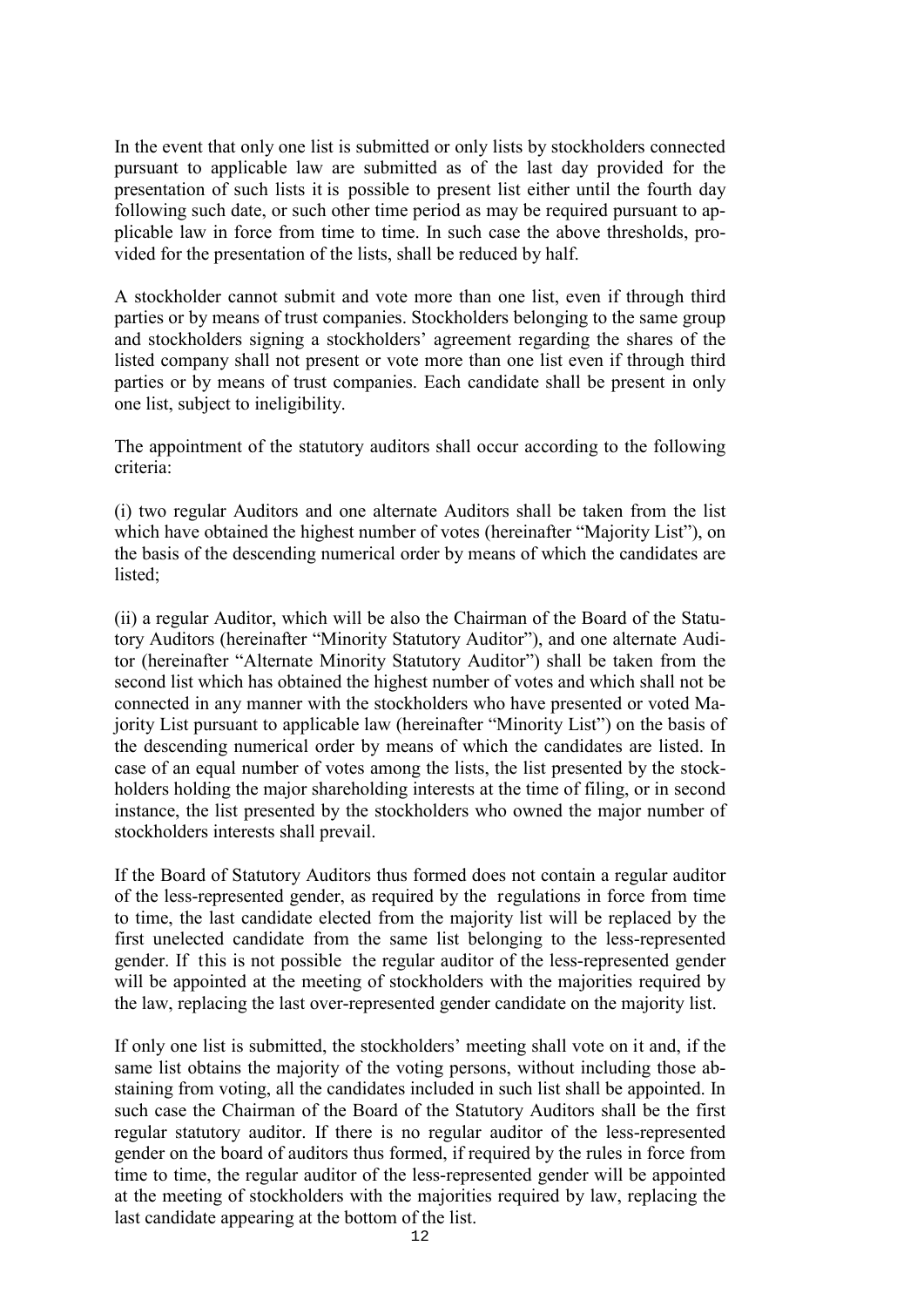In the case no list is submitted or in case for any reason the number of candidates is not sufficient, the Statutory Auditors and eventually, if the case, the Chairman shall be appointed by the stockholders' meeting with the quorum provided by law, without prejudice to the obligation to appoint at least one regular auditor from the less-represented gender, if required by the regulations in force from time to time.

If, for any reason, the Majority Statutory Auditors shall cease his office, such person will be substituted by the Alternate Statutory Auditors taken by the Majority List.

If, for any reason, the Minority Statutory Auditor shall cease his office, such person will be substituted by the Alternate Statutory Auditors taken by the Minority List.

When the stockholders' meeting is called to appoint new members of the Board of Statutory Auditors in substitution of statutory auditors appointed by the Minority List, if provided by applicable law, such resolution shall be approved with simple majority not including votes of the stockholders who, pursuant to the communications made in compliance with applicable law, own, even if indirectly or jointly with other stockholders who entered a stockholders agreement ex article 122 of the legislative decree no. 58/98, the majority of votes exercisable in the meeting as well as of the stockholders controlling, controlled or subject to joint control of the same stockholders. In any case the new Minority Statutory Auditor shall be appointed also as Chairman.

In all cases where a regular auditor is replaced, the obligation to respect genderbalance requirements must be observed to the extent of the requirements set forth in the applicable regulations then in effect.

The Board of Statutory Auditors can meet by video or teleconference in accordance with the provisions of article 21, paragraph 4 of these By-Laws.

**Article 28) -**The statutory audit of the Company is performed by an independent auditor appointed by the general meeting of stockholders, which shall serve for nine fiscal years until the date of the stockholder's meeting called to approve the financial statements of the ninth financial year following the appointment, and its fee is fixed by the general meeting of stockholders.

The duties, responsibilities and obligations in connection with the appointment of the independent auditor are provided by law.

**Article 29) -**The activity performed by the independent auditor shall be recorded in a book kept at the principal place of business of the Company.

### **TITLE VI FINANCIAL STATEMENTS AND PROFITS**